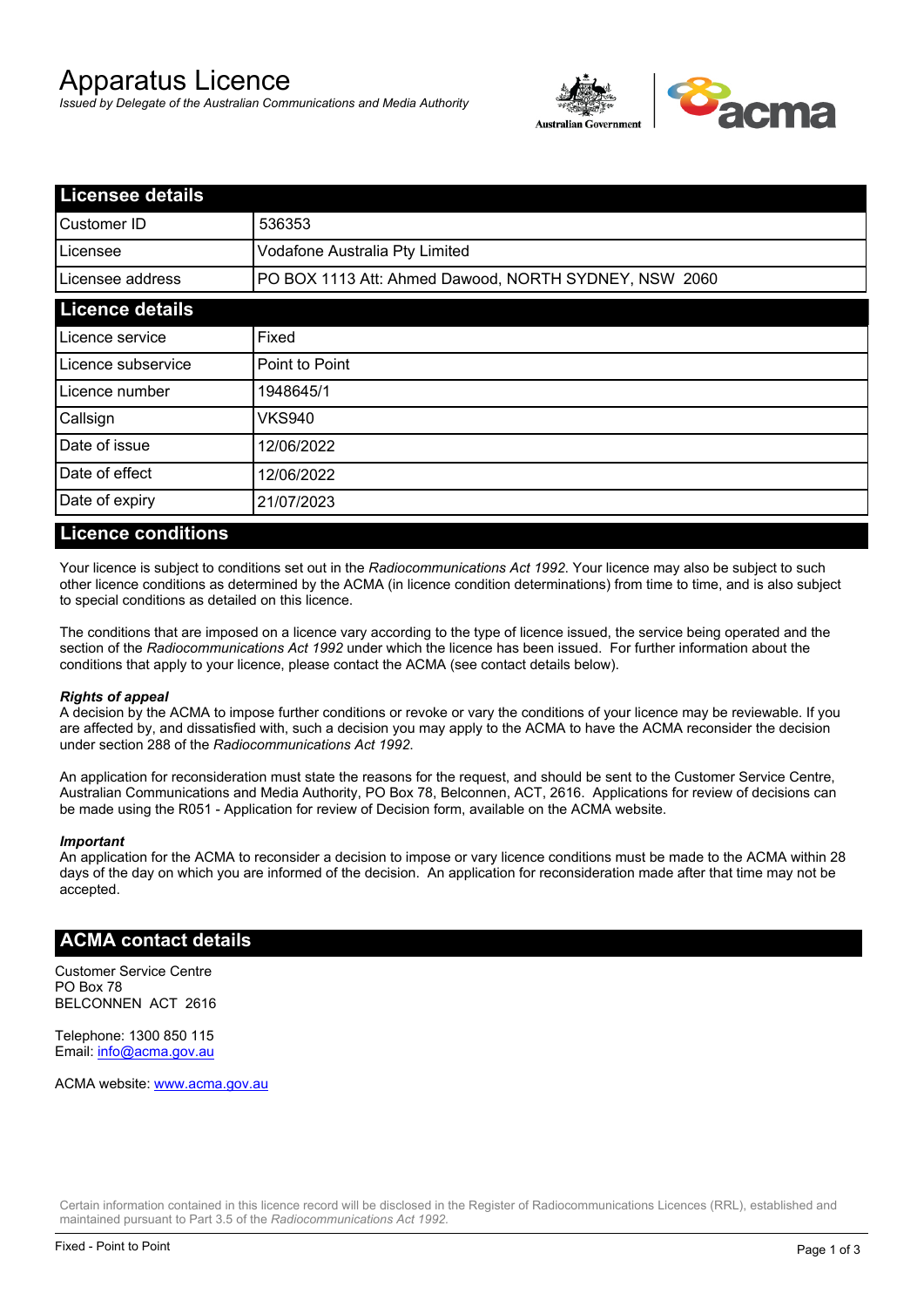# **Advisory Notes applying to licence no.: 1948645/1**

Conditions applicable to the operation of Point to Point station(s) authorised under this licence can be found in the Radiocommunications Licence Conditions (Apparatus Licence) Determination and the Radiocommunications Licence Conditions (Fixed Licence) Determination, the 'fixed licence lcd'. Copies of these determinations are available from the ACMA and from the ACMA home page (www.acma.gov.au).